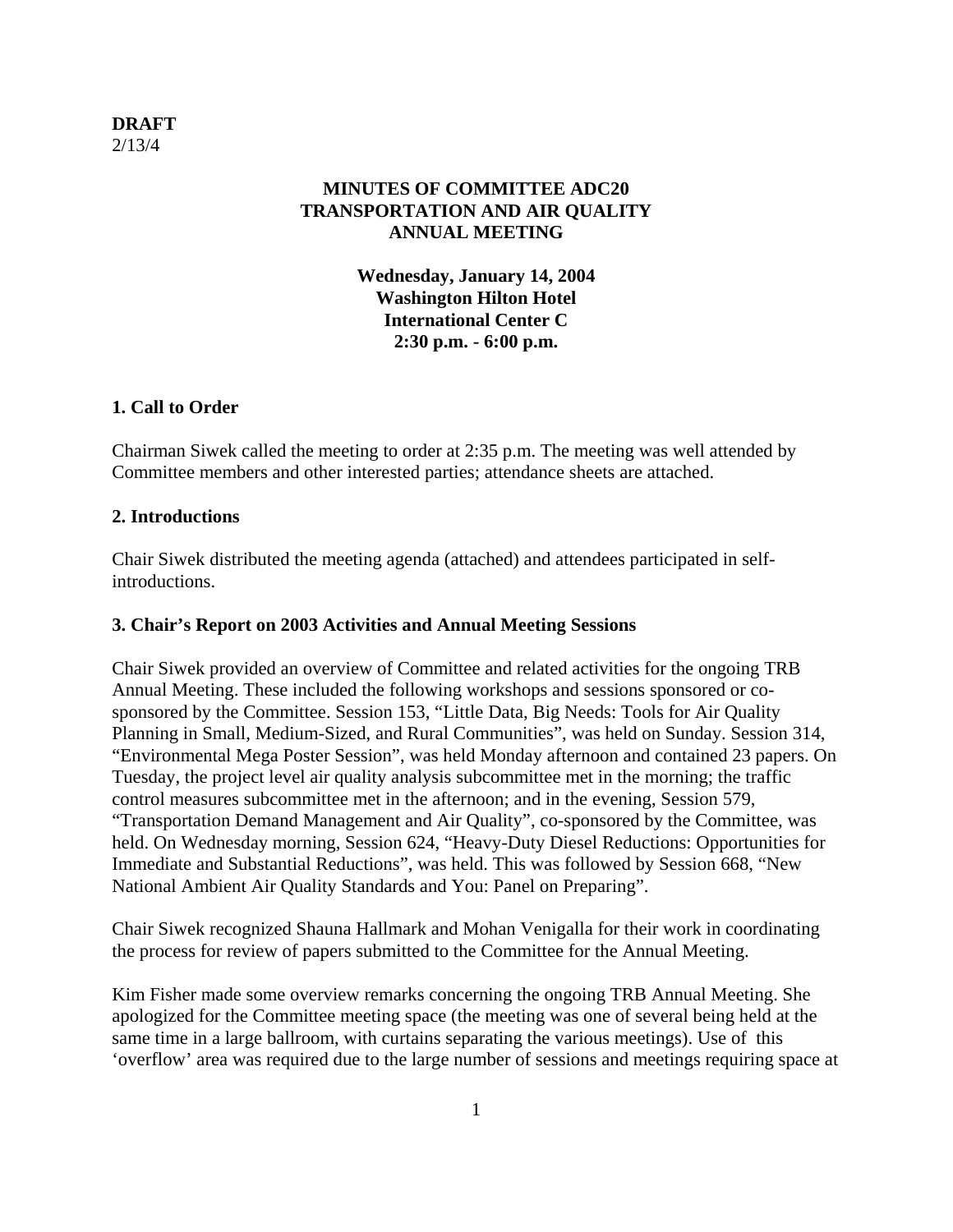the same time. She reported that the reorganizing within TRB had now been completed and she distributed a schematic which provided a summary of the new structure (attached). She reported that it would now be timely to propose new NCHRP, TCRP and synthesis submissions.

She indicated that the 2004 Annual Meeting had about 9,300 attendees, about the same as last year, but there were 15% more papers in total this year (some 2,500 received), and about 30% more in the planning and environment areas (38 papers were submitted to the Committee this year). In terms of future conferences, she reported that the midyear joint Summer meeting of the Planning, Economics, Finance, Freight and Management Committees would be held July 25 - 27 in Park City, Utah and that the next Annual Meeting would be January 9 - 13, 2005. Information for other upcoming conferences could be found on TRB's website. The e-newspaper, available to anyone interested, also contained additional information.

Committee members then responded to Kim's report with the following questions. Roger Wayson asked, since sessions this year in the noise and air areas overlapped and in past years did not, could next year's sessions be scheduled in sequence. Kim suggested that any such preferences be identified in writing for future scheduling consideration. Mohan Venigalla asked whether TRB might consider the paper review practice at other journals of having reviewers acknowledged in the final publication. Kim said she would follow-up on the question.

Kim asked for feedback on this year's experiment of having 'mega poster' sessions in the planning and air quality areas. There seemed to be a generally favorable response except for the room setups, which had very narrow and therefore crowded aisles. Lastly, in terms of the past year's TRB activities, Chair Siwek referred to the TR News special issue which focused on Air Quality and thanked the authors who provided the articles for the report.

# **4. Officer's Reports**

In the first report, Committee Treasurer Roger Wayson presented checks of \$500 to Shauna Hallmark, Rob Ireson and Mohan Venigalla in recognition of their efforts associated with the 2001 Summer Meeting in Ann Arbor. These stipends had been previously authorized by the Committee at the 2003 Annual Meeting. He reported the current treasury balance at \$1,586.16.

In the second report, Committee Secretary Mike Clifford distributed the minutes from the 2003 Annual Meeting. These minutes had been distributed to Committee members in February, and reflected resulting updates from the Chair. The minutes were accepted as submitted.

#### **5. Liaison Reports**

The following participants reported on activities for their group (either a TRB committee, or another organization):

| Brian Bochner | $\overline{\phantom{0}}$ | <b>Transportation Demand Management</b> |
|---------------|--------------------------|-----------------------------------------|
| Mike Lawrence | $\overline{\phantom{0}}$ | Energy and Alternative Fuels Committee  |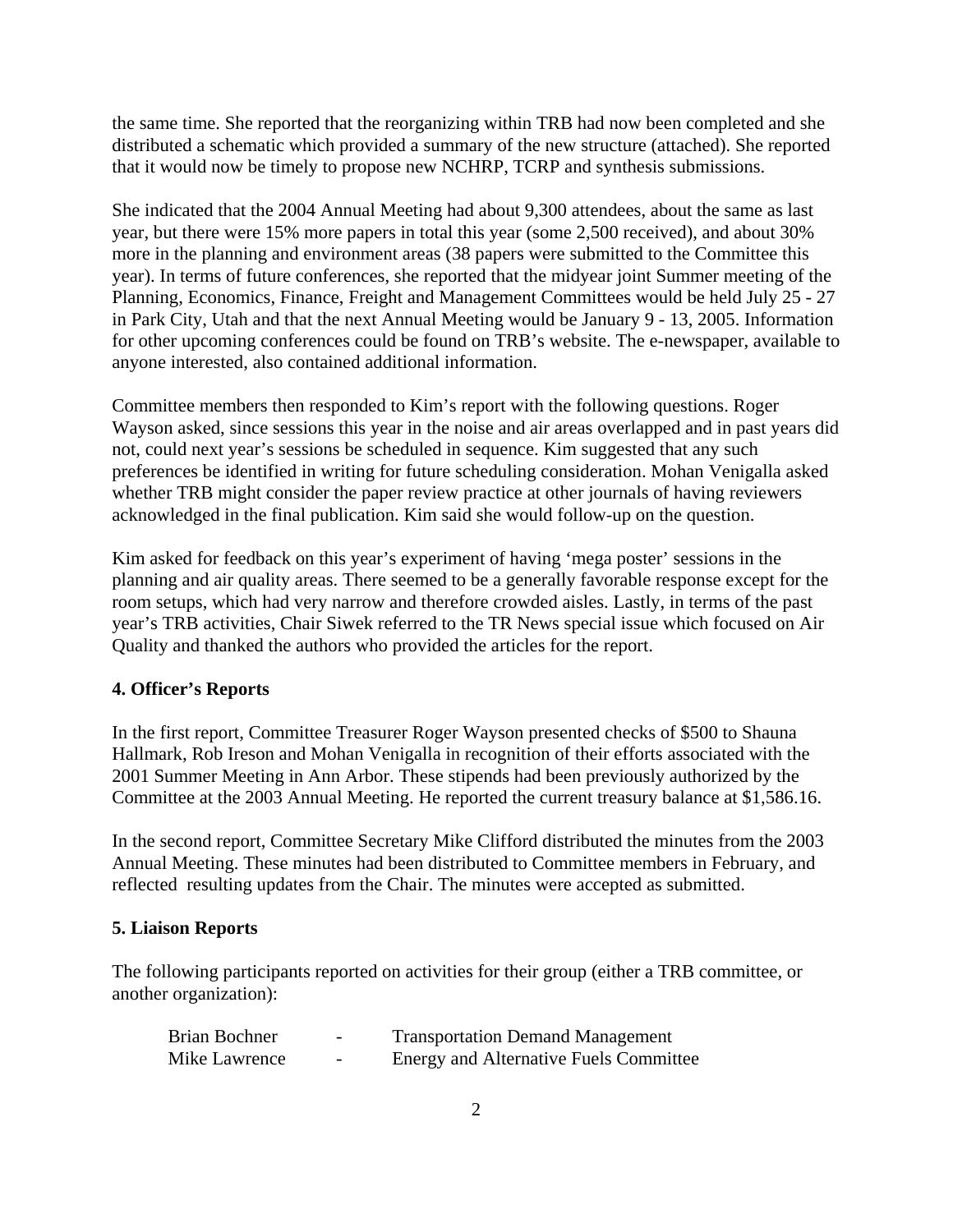| <b>Randy Guensler</b> | $\sim 100$               | Data Committee / Pricing Subcommittee             |
|-----------------------|--------------------------|---------------------------------------------------|
| Rob Ireson            | $\overline{\phantom{a}}$ | Urban Transportation Data and Information Systems |
| <b>Chris Saricks</b>  | $\sim 100$               | <b>Transportation and Land Development</b>        |
| Arnie Sherwood        | $\sim$                   | Telecommunications                                |
| Roger Wayson          | $\overline{\phantom{a}}$ | ASCE                                              |
| Shauna Hallmark       | $\sim 100$               | Air and Waste Management Association              |

Following the reports, Chair Siwek called for additional emphasis in this area, either by persons with existing responsibilities or through expressions of interest from others. The Committee's web site was identified as an area needing improvement and the Chair asked for volunteers for assistance. Becky Dennison offered to assist. The morning's presentations at session #668 were identified as candidate resources to be placed on the web site.

Roger Wayson reported an initiative regarding airport modeling involving projects at eight universities. Chair Siwek indicated that the Committee needed a liaison to the Aviation and the Environment Committee and Cecilia Ho volunteered to serve.

### **6. Subcommittee Reports**

Chair Siwek opened the topic for discussion. Shauna Hallmark led off with a report on the Project Level Analyses Air Quality Subcommittee. She reported on proposed plans for a workshop at next year's meeting to address air toxics, project level work, and PM2.5 issues.

Other reports included: Brian Bochner, on the TCM Subcommittee since the chair of the subcommittee was not present. Mohan Venigalla reported on Air Quality Issues for Small and Medium Sized Areas. Chair Siwek said she would put on the web site a roster of Subcommittees and Chairs.

#### **7. Summer Meeting 2004**

Chair Siwek opened up the topic and there was considerable discussion on various proposals for holding the meeting. Primary possibilities included: in conjunction with TRB Committees on July 25 - 27 in Utah; with an Energy and Alternative Fuels meeting in mid-August in Maine; with AWMA on June 22 - 25 in Indianapolis. The Committee decided the best approach would be in conjunction with the TRB Committees on July 25 - 27 in Utah. Tentative sessions included details of the new rules and air quality implications. Volunteers to organize included: Jon Makler, Becky Dennison, Mike Clifford, and Michael Claggett. Chair Siwek indicated that TRB apparently has some funds from a previous Committee meting; she reported that she would check with Kim Fisher to see whether these monies could be made available for use with the next meeting.

The Committee recessed for a 5 minute break; at 4:30 Chair Siwek reconvened the meeting.

#### **8. Annual Meeting 2005**